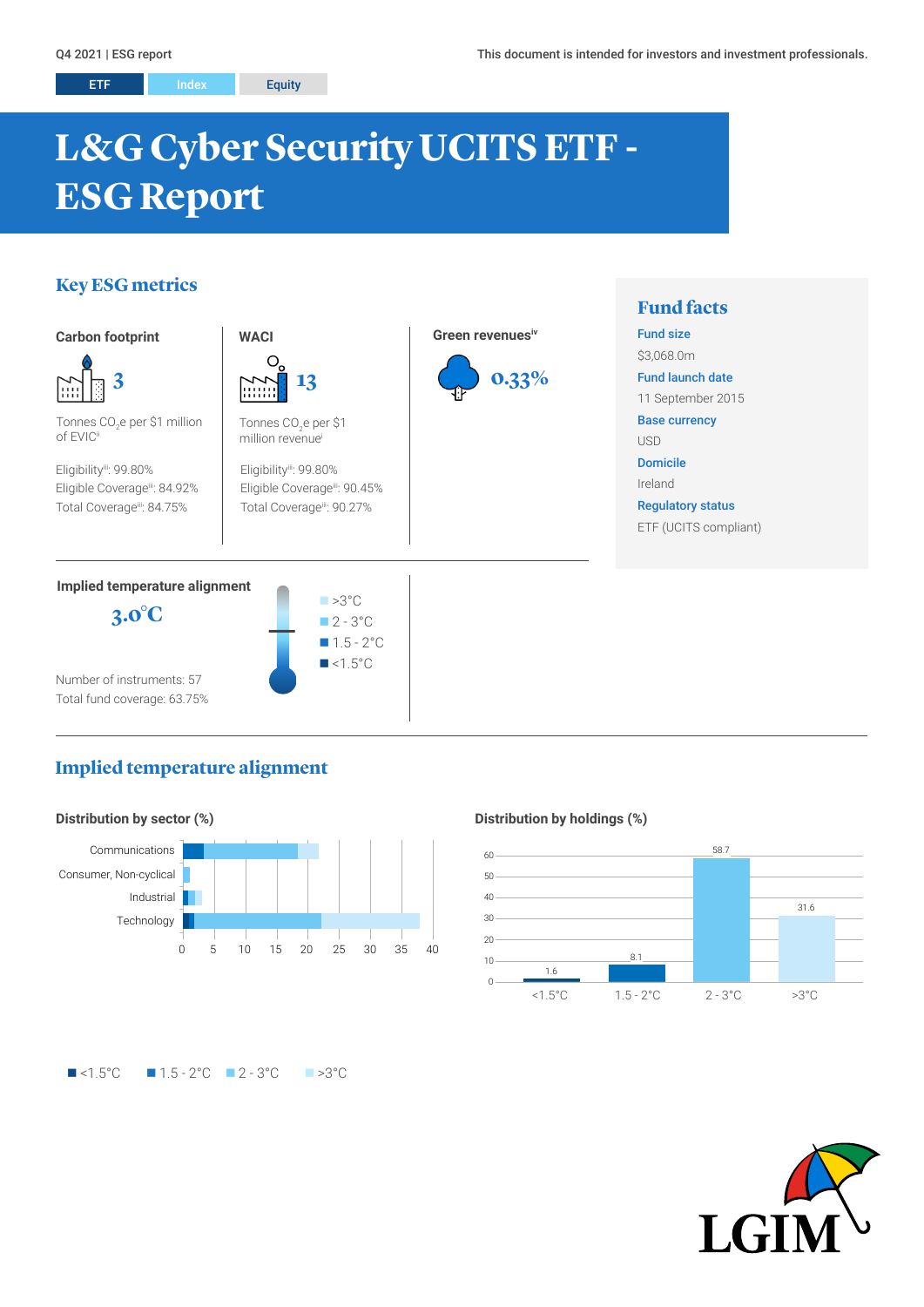



### **Countries (%)**

| <b>United States</b> | 67 7 |
|----------------------|------|
| United Kingdom       | 19.1 |
| France               | 4.1  |
| Canada               | 3.0  |
| Korea                | 29   |
| Germany              | 1.6  |
| Japan                | 1.5  |
| 0ther                | (1)  |

# **Sectors (%)**

| $\blacksquare$ Technology  | 53.8 |
|----------------------------|------|
| Communications             | 23.0 |
| $\blacksquare$ Industrial  | 176  |
| Consumer, Non-cyclical 5.7 |      |

### **ISIN rank by % of total footprint**

| ┹  | <b>ISIN name</b>            | %     |
|----|-----------------------------|-------|
| 1  | <b>BAE SYSTEMS PLC</b>      | 13.57 |
| 2  | AKAMAI TECHNOLOGIES INC     | 9.81  |
| 3  | PARSONS CORP                | 6.68  |
| 4  | <b>JUNIPER NETWORKS INC</b> | 5.32  |
| 5  | QINETIQ GROUP PLC           | 5.09  |
| ✦  | <b>ISIN name</b>            | $\%$  |
| 47 | FINGERPRINT CARDS AB-B      | 0.01  |
| 46 | <b>DIGITAL ARTS INC</b>     | 0.14  |
| 45 | <b>ZSCALER INC</b>          | 0.15  |
| 44 | <b>VMWARE INC-CLASS A</b>   | 0.17  |
| 43 | OKTA INC                    | 0.26  |





### **Countries (%) Sectors (%)**

|     | <b>United States</b> | 84 3 |  |
|-----|----------------------|------|--|
|     | United Kingdom       | 6.3  |  |
| to: | Korea                | 2.7  |  |
|     | Canada               | 2.6  |  |
|     | Japan                | 2.3  |  |
|     | France               | 14   |  |
|     | Germany              | 0.5  |  |
|     | ∩ther                |      |  |

| $\blacksquare$ Technology     | 683  |
|-------------------------------|------|
| $\blacksquare$ Communications | 24.6 |
| $\blacksquare$ Industrial     | 50   |
| Consumer, Non-cyclical 2.1    |      |

# **ISIN rank by % of total WACI**

|   | <b>ISIN name</b>          | %     |
|---|---------------------------|-------|
|   | AKAMAI TECHNOLOGIES INC   | 12.36 |
| 2 | RADWARE LTD               | 5.77  |
| 3 | CLOUDELARE INC - CLASS A  | 5.63  |
| 4 | <b>QUALYS INC</b>         | 5.31  |
| 5 | CHECK POINT SOFTWARE TECH | 4 1 7 |
|   | <b>ISIN name</b>          | $\%$  |

| 49 | FINGERPRINT CARDS AB-B       | 0.01 |  |
|----|------------------------------|------|--|
| 48 | BOOZ ALLEN HAMILTON HOLDINGS | 0.21 |  |
| 47 | SCIENCE APPLICATIONS INTE    | 0.27 |  |
| 46 | VMWARE INC-CLASS A           | 0.28 |  |
| 45 | LEIDOS HOLDINGS INC          | 0.41 |  |